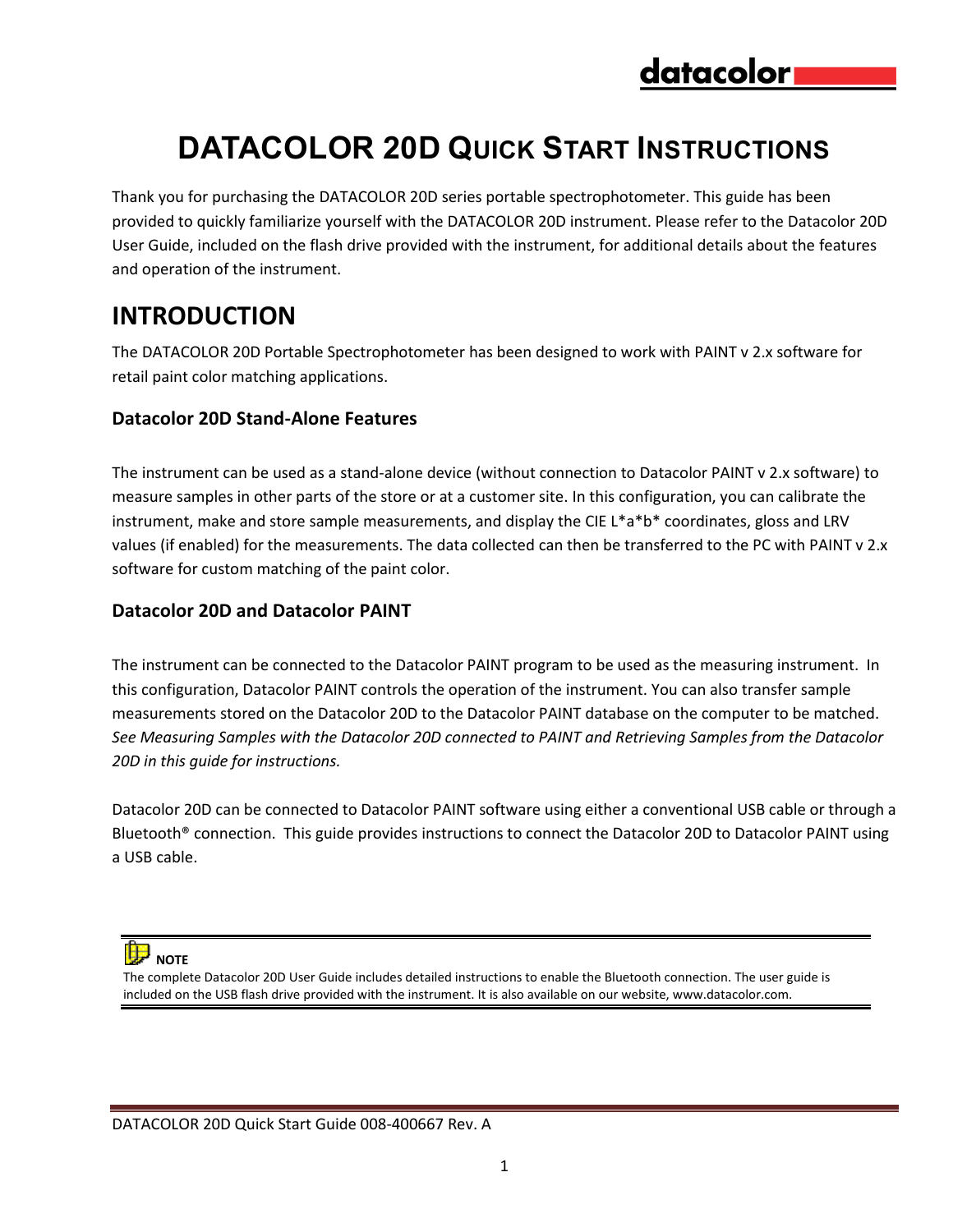#### **Before you Begin**

Locate all cables and accessories shipped with the instrument including:

- Instrument, power supply, power cable, USB communications cables, and wrist strap.
- Black trap, white calibration tile, green calibration tile and flash drive containing the user guide.



## **CONTROLS AND INDICATORS**





**Measure Button** 

## **CONNECTORS AND SWITCHES**

A panel on the back of unit includes connections for a power adapter and a USB cable. It also includes a power switch for the unit.

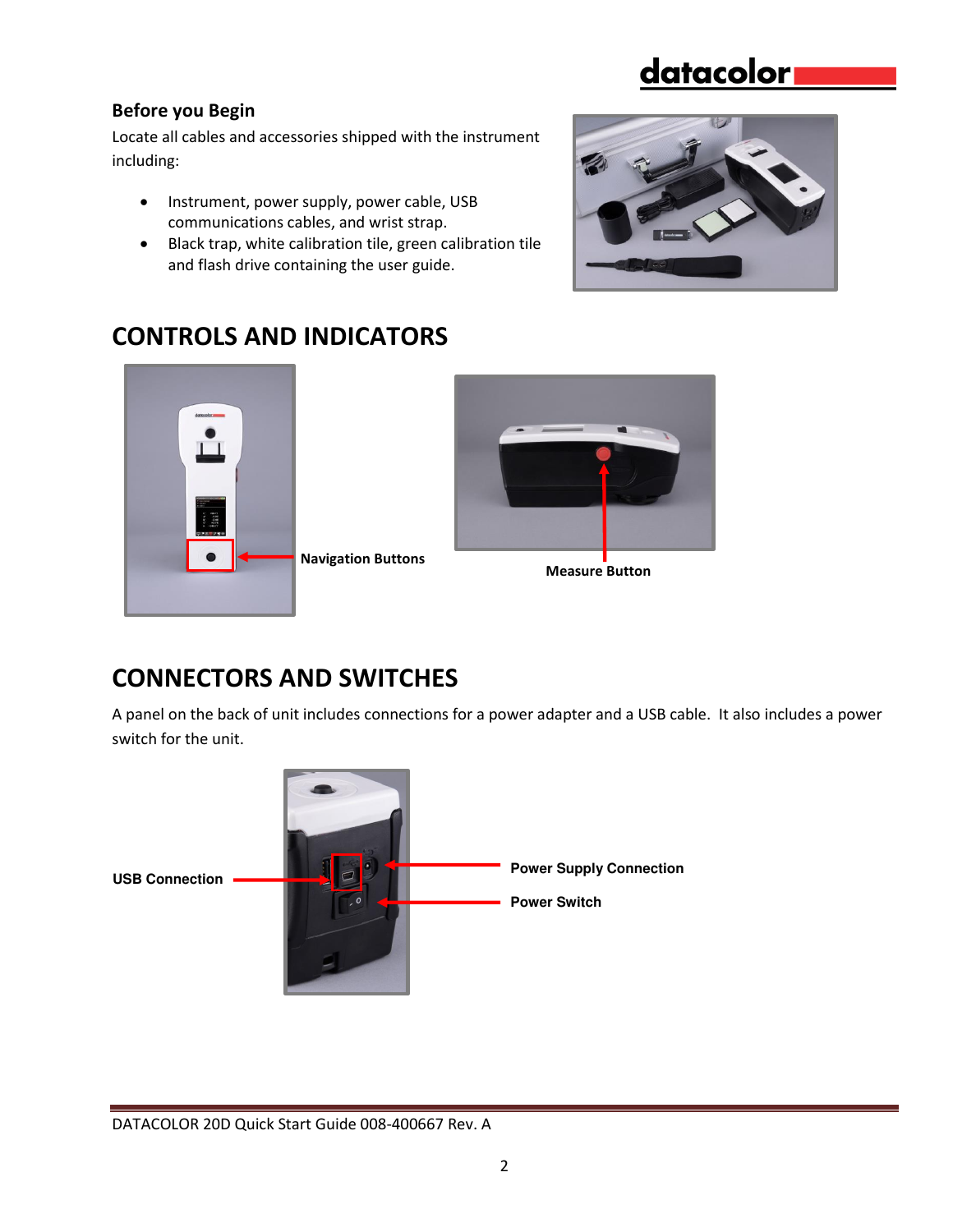## **CHARGING THE INSTRUMENT**

A power supply is provided to charge the instrument. It takes a maximum of 8 hours to fully charge the unit. The charge lasts approximately 2,000 measurements.

### **B** IMPORTANT

The instrument does NOT charge through the USB connection. You must use the AC adapter to charge the instrument.

### **CONNECTING THE POWER SUPPLY**

# **ID** NOTE

Use the appropriate power cord based on the geographical region, to enable proper connection.

1. Connect the power cord to the power supply.



- 2. Connect the AC adapter to the power supply connector on the back of the Datacolor 20D. 1
- 3. Plug the power cord into the outlet.

### **POWERING THE INSTRUMENT**

To start the instrument:

 Press the rocker switch on the back of the instrument from the "0" position to the "|" position. The instrument will power up and the main screen will display.

### **NOTE**

If the instrument calibration has expired, the program will automatically prompt you to calibrate the instrument.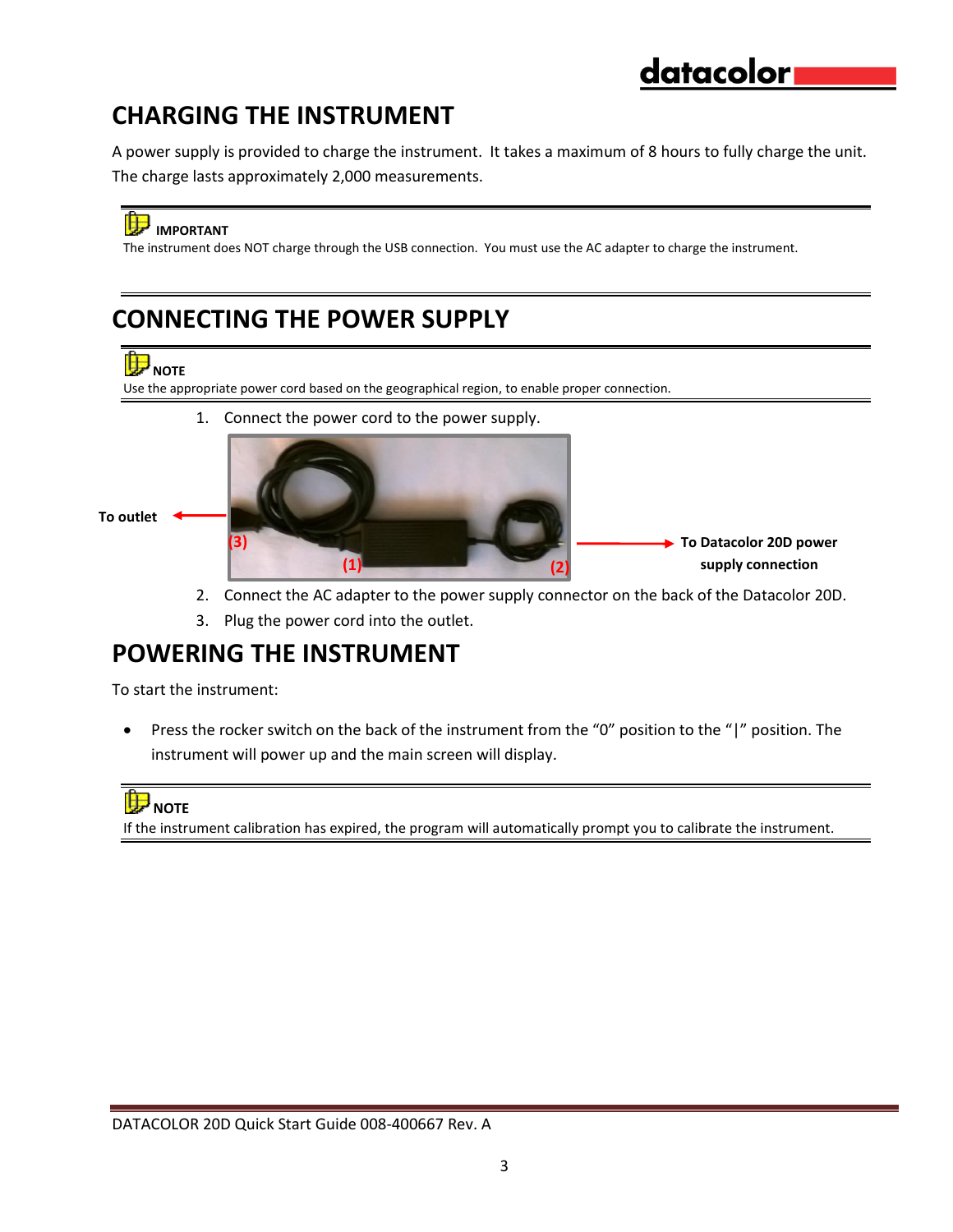**USB Cable Adapter Power Adapter** 

## **DATACOLOR 20D AND DATACOLOR PAINT**

To use Datacolor 20D with DATACOLOR PAINT you must connect the instrument to the computer.

#### **Instrument Communications**

When using the Datacolor 20D with Datacolor PAINT, the instrument can communicate with the computer using either a USB cable or a Bluetooth® connection. A USB cable is provided with the instrument. Below are instructions to install a USB cable for communication between the instrument and Datacolor PAINT.

 **NOTE**  Datacolor 20D User Guide provides detailed instructions for enabling a Bluetooth connection between the instrument and computer.



**USB Cable**  (1)Insert the mini-USB connector into the instrument. (2)Insert the USB connector into a USB port on the computer.

#### **Datacolor PAINT Installation**

Install Datacolor PAINT. The installation procedure will launch automatically when it is inserted into the CD drive. Follow the prompts on the screen to complete the installation.

#### **Launching Datacolor PAINT**

- 1. Power up the instrument.
- 2. Connect the instrument to the PC USB. (Refer to the User Guide for BT connection).
- 3. Launch **Datacolor PAINT v 2.x**. The program will prompt you for a user and password. The default user and password is *admin*.
- 4. Click **Log in**. The Datacolor PAINT v 2.x main window will display.

#### **NOTE**

See Datacolor PAINT v 2.x User Guide for detailed instructions to install and configure Datacolor PAINT v 2.x.

| User   | Password      |
|--------|---------------|
| ADMIN  |               |
| POS ID |               |
| 10001  | DATACOLOR POS |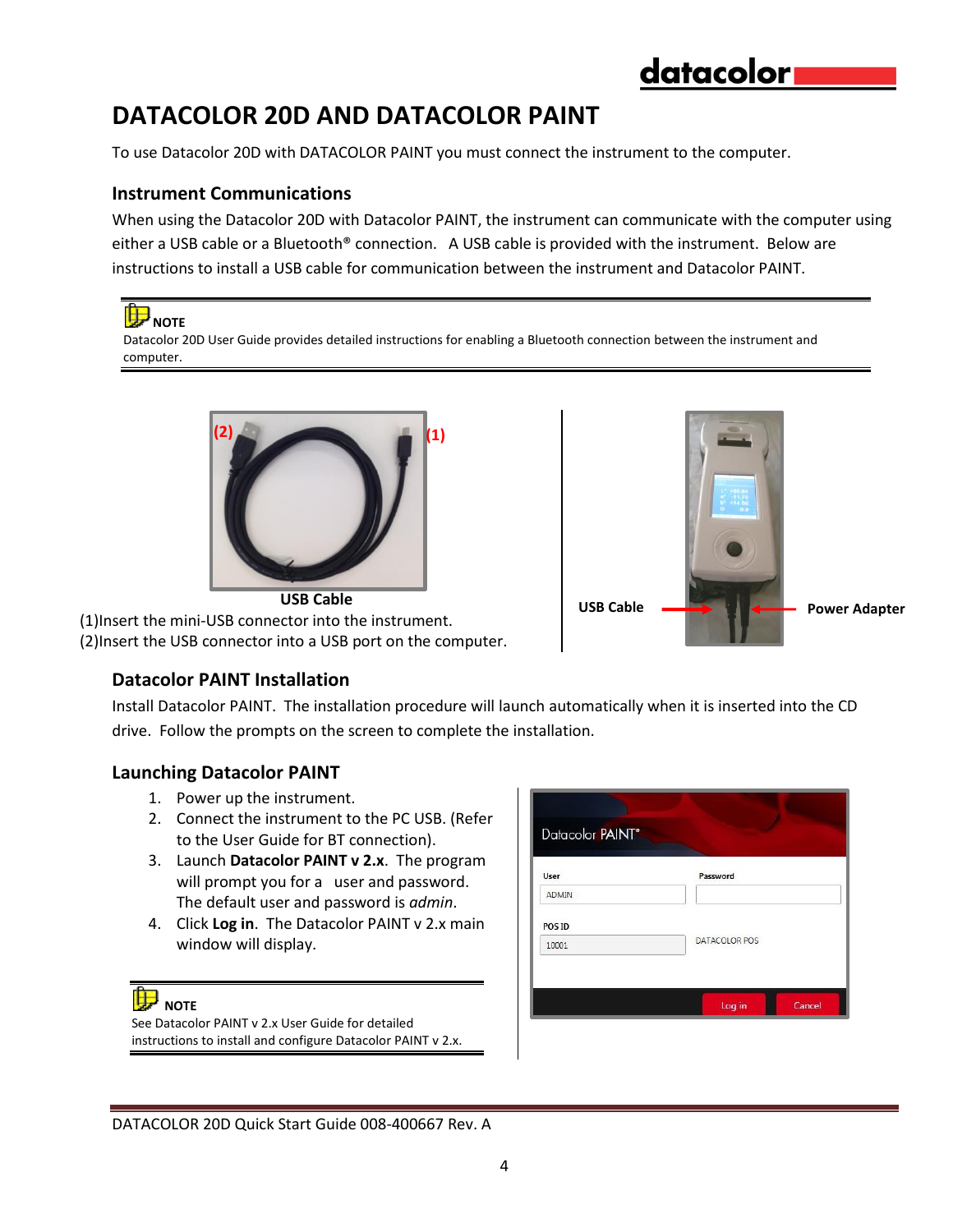5. Select **Custom Match**.



- 6. For first time usage, you will see the software search and then connect to the instrument.
- 7. Check the *Calibration Status*.
- 8. If it is red (expired), you must calibrate the instrument. Click **Calibrate**.
- 9. The system will prompt you for the black trap, white tile, and green tile measurements.

When the calibration is completed, you can work with all the features in Datacolor PAINT v 2.x.

| Information:                 | Corp.: Datacolor<br>Model: 20D<br>Serial ID: 8812923 |      |
|------------------------------|------------------------------------------------------|------|
|                              |                                                      |      |
|                              |                                                      |      |
| <b>MEMORY</b><br>$\mathbf 0$ |                                                      | View |

*.*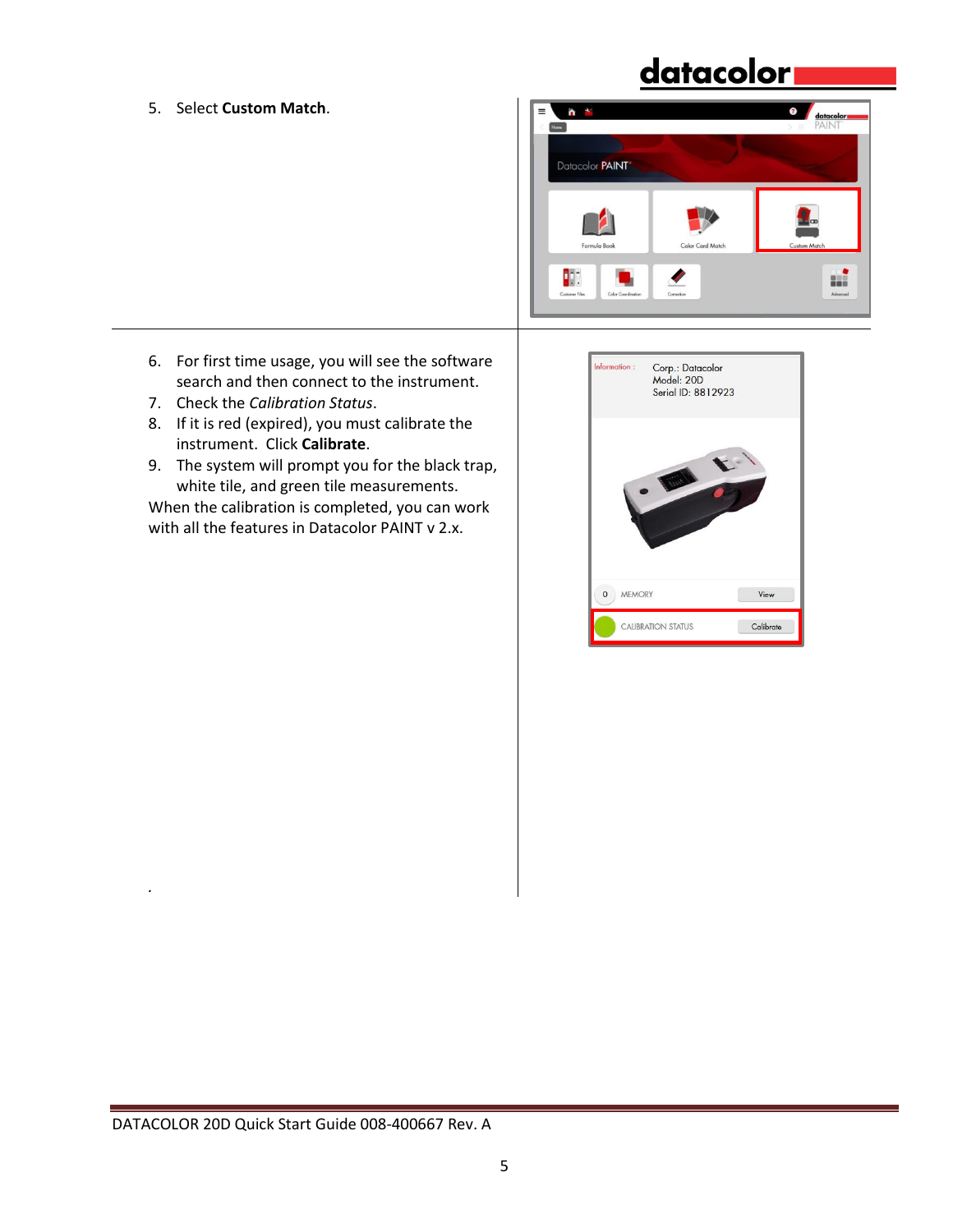#### **Measuring Samples with Datacolor 20D connected to Paint**

1. From the PAINT main window, select **Custom Match**



2. Position the instrument on your sample and press the Measure button.



*For some samples with texture (i.e. textiles, stucco, etc.) the user may need to measure different areas of the sample to obtain an average measurement.* 

- 3. After the first measurement, reposition the instrument on your sample and press the **Measure** button again. The counter on the top of the Measure button shows the number of measurements taken.
- 4. The user can **Delete the last measurement** or **Delete All Measurements** and start again.
- 5. Enter a name for the Color you just measured.
- 6. **Click Select Product**, and make the appropriate selections for the product and formula.

*See Datacolor PAINT v 2.x User Guide in the software help section for a detailed explanation of the program features or the PAINT v 2.x Training Videos.*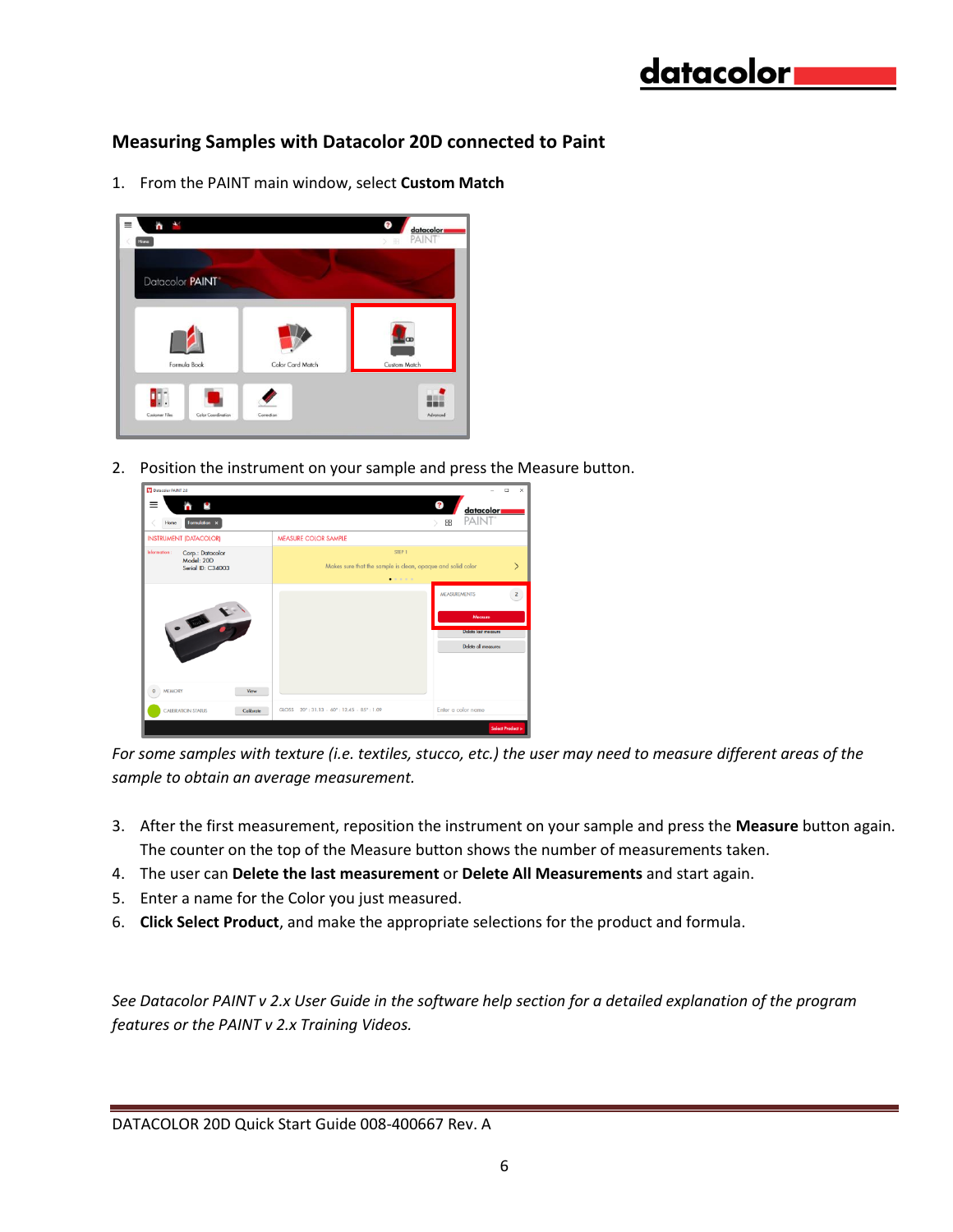#### **Retrieving Samples from Datacolor 20D**

You can retrieve any/all of the samples stored on the Datacolor 20D to be matched using Datacolor PAINT. To view and retrieve the samples on the unit:

1. From the PAINT main window, select **Custom Match**.





2. Locate the *Memory* field and click **View**. 3. The samples stored on the unit are displayed.



4. Highlight the sample to be retrieved and click **Select**.

DATE

 $6/21/2016$  1:34:27 PF Sample 000094

6/20/2016 10:51:36, Sa

6/14/2016 1:27:45 PM Sar 6/14/2016 1:27:26 PP So

6/19/2016 2:37:08 P/ Sample 00 6/19/2016 2:36:39 Ph Somple 00

COLOR

.

 $\mathbb{C}$  and  $\mathbb{C}$ 

y<br>€

 $\begin{tabular}{|l|l|} \hline & Formulation & $\times$ \\ \hline \end{tabular}$ 

orp.: Data

,<br>ial ID: 8812923

UMENT (DC200)

5. The selected sample displays in the *Custom Match* window.



6. **Click Select Product**, and make the appropriate selections for the product and formula.

 $\overline{\mathbf{?}}$ 

**BR** 

 $\bar{\gamma}_{\rm ppo}$ 

Target

Target

Target

Target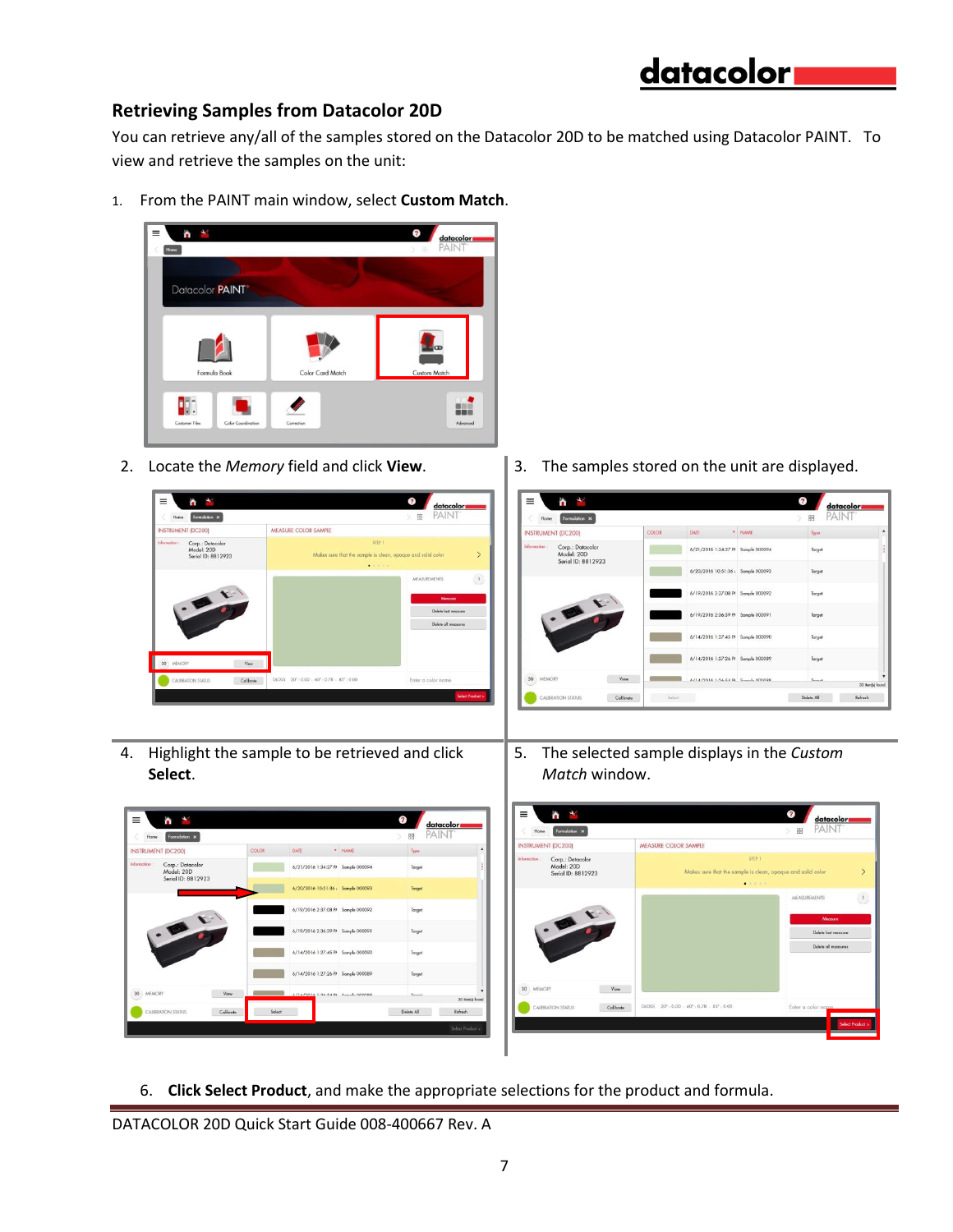*See also Datacolor PAINT User Guide for details on the Custom Match feature.* 

# **WHEN NOT CONNECTED TO THE PC**

You can perform the following functions:

- Instrument calibration and sample measurement.
- Edit the *Settings* and *Options* pages.

#### **Stand-Alone Software Navigation**

Navigate the software display using the navigation buttons on the instrument.



#### **Navigation Buttons**

- Use the left/right and up/down buttons to move through the fields on the screen and the buttons on the Live Bar.
- Use the black button to make a selection on the display screen.



#### **Instrument Calibration**

The instrument must be calibrated on a regular basis. The procedure includes measuring the black trap and white tile. If the calibration has expired, the instrument display will automatically prompt you to recalibrate the instrument. The calibration is automatically performed for both specular included (SCI) and specular excluded (SCE) conditions.



DATACOLOR 20D Quick Start Guide 008-400667 Rev. A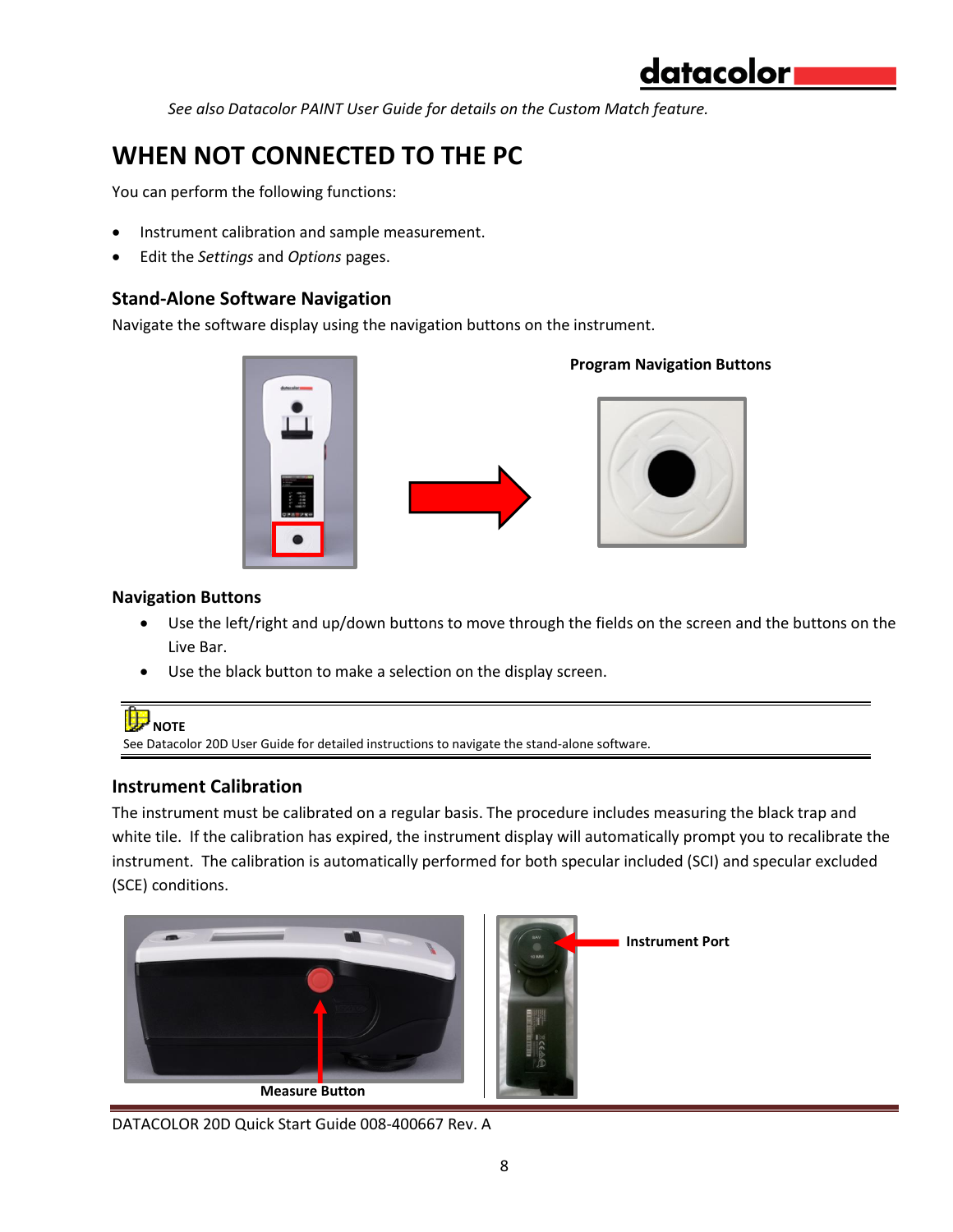#### **Calibration Procedure**

When the instrument calibration has expired, the calibration screen is automatically displayed. The calibration icon on the title bar is red.

| $\bullet$ $-$<br>Calibration<br>Current Aperture v LAV<br>Last: -- N/A --<br>Next: -- Now --<br>Place black trap at port and<br>press the measure button<br>$0$ of $\Box$ . A $\circ$ / | <b>Current Aperture.</b> For Datacolor 20D, it is always Small Area View (SAV).<br>Last. Date of time of previous calibration.<br>Next. Date and time of next calibration.<br><b>Black Trap Prompt</b><br>(1) Place the open end of the black trap at the instrument port on the bottom of the<br>unit. The port opening should be completely covered.<br>(2) Press the measurement button on the instrument. DO NOT REMOVE the trap until<br>the instrument beeps.<br>When the measurement is finished, you will be prompted for the white tile. |
|-----------------------------------------------------------------------------------------------------------------------------------------------------------------------------------------|---------------------------------------------------------------------------------------------------------------------------------------------------------------------------------------------------------------------------------------------------------------------------------------------------------------------------------------------------------------------------------------------------------------------------------------------------------------------------------------------------------------------------------------------------|
| Calibration<br>Current Aperture ▼ LAV<br>Last: -- N/A --<br>Next: -- N/A --<br>Place white tile at port and<br>press the measure button<br>$\delta$ D $\blacksquare$ a $\odot$ /        | <b>White Tile Prompt</b><br>The program will prompt for the white tile to be measured.<br>(1) Place white tile at the instrument port. The port opening should be completely<br>covered.<br>(2) Press the measurement button on the instrument. DO NOT REMOVE the tile until<br>the instrument beeps.                                                                                                                                                                                                                                             |
| Calibration<br>Current Aperture $\blacktriangledown$ LAV<br>Last: 2013/06/10 12:26<br>Next: 7 hours 59 minutes<br><b>Calibration successful!</b><br>$0$ of $\square$ . A $\odot$        | The program will notify you that the calibration is successful. The calibration icon in<br>the Title Bar turns to green indicating that the instrument is calibrated.<br>The last calibration date/time will update. The next calibration date/ is based on a<br>calibration interval found on the Settings page.                                                                                                                                                                                                                                 |

### **Software Display**

You can measure samples to obtain L\*a\*b\* coordinates. Below is an example of the output display:



**Title Bar.** Indicates calibration status and instrument conditions. ( details below) **Sample.** Identifies the name of the sample data displayed. **CIELab.** Identifies the coordinate system displayed. *Does not change.*  **D65/10.** Identifies the Illuminant/Observer condition. The Illuminant Observer choices include D65/10, A/10 and F2/10 and F11/10*. See Datacolor 20D User Guide for instructions to change this selection.* 

**Live Bar.** Provides access to program options and maintenance features. *See Datacolor 20D User Guide for instructions navigate the Live Bar.* 

#### **Title Bar Icons**

The title bar icons identify the current instrument configuration.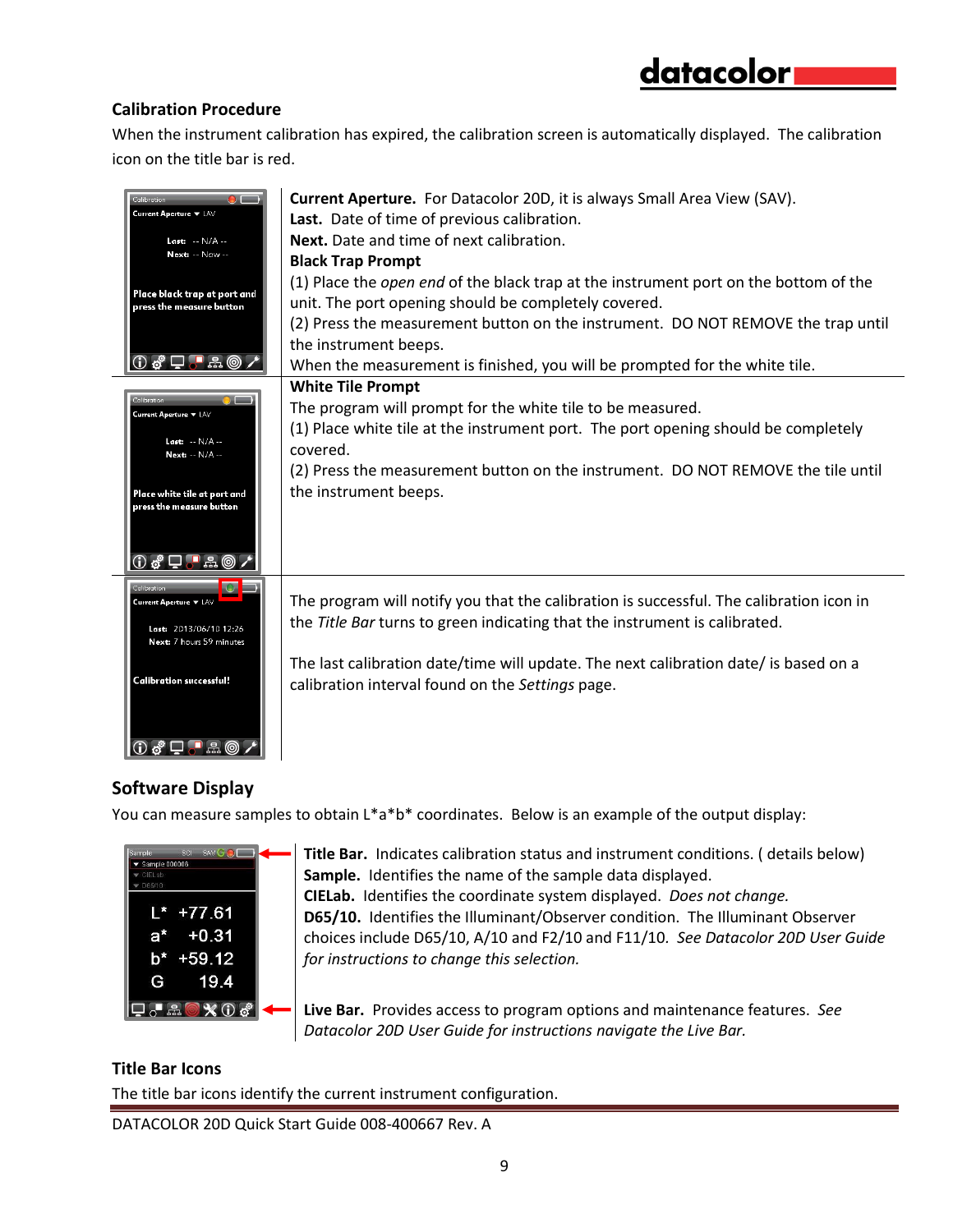|            | datacolor                                                                                                                                                                                    |
|------------|----------------------------------------------------------------------------------------------------------------------------------------------------------------------------------------------|
|            | Options<br>SCE.<br>SAV.                                                                                                                                                                      |
| <b>SCI</b> | Specular Mode. Indicates whether the measurements are made Specular Included (SCI) or<br>Specular Excluded (SCE).                                                                            |
|            | <b>Aperture Size</b><br>This is always SAV.                                                                                                                                                  |
|            | <b>Gloss Option</b>                                                                                                                                                                          |
|            | Gloss Enabled. When enabled, two (2) measurements, SCI and SCE, are made of each sample<br>and a gloss value is displayed.                                                                   |
|            | Gloss Disabled When disabled, a single measurement in either SCI or SCE mode is made. No<br>gloss value is displayed.                                                                        |
|            | <b>Calibration Status</b><br>Calibration Expired (red). User will be prompted to recalibrate.<br>Calibration Valid (green). User can make measurements without recalibrating the instrument. |
|            | <b>Battery Life</b><br>Empty. Battery needs to be recharged.<br>1-4 (green) bars. As the battery discharges, the icon changes from 4 bars to 0 bars.                                         |